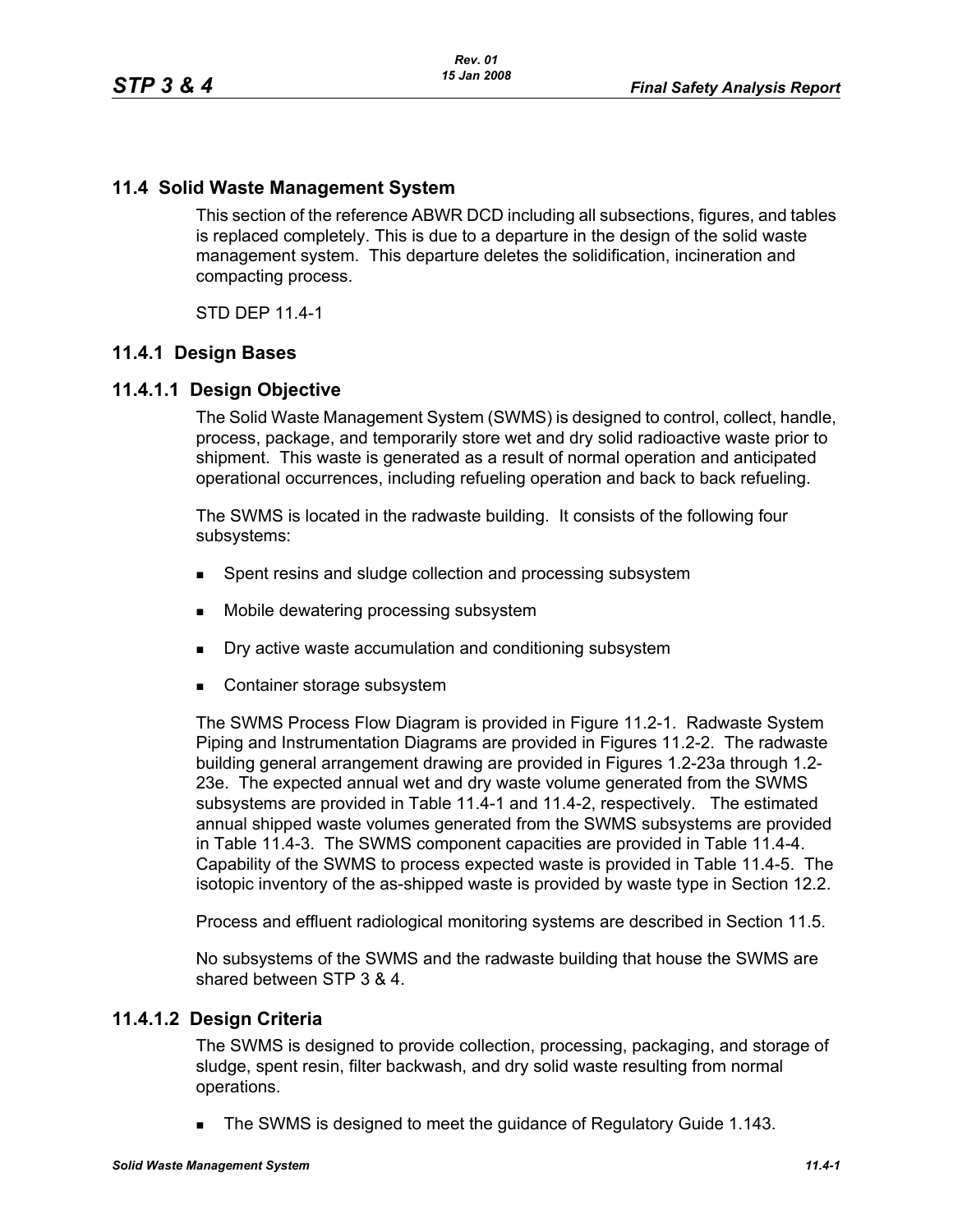- The SWMS is designed to keep the exposure to plant personnel "as low as reasonably achievable" (ALARA) during normal operation and plant maintenance, in accordance with Regulatory Guide 8.8.
- The SWMS is designed to package solid waste in Department of Transportation (DOT)-approved containers for off-site shipment and burial.
- The SWMS is designed to prevent the release of significant quantities of radioactive materials to the environment so as to keep the overall exposure to the public within 10 CFR 20 limits.
- The SWMS is designed to package the wet and dry types of radioactive solid waste for off-site shipment and burial, in accordance with the requirements of applicable NRC and Department of Transportation (DOT) regulations, including 10 CFR 61, 10 CFR 71 and 49 CFR 171 through 180, as applicable. This design results in radiation exposures to individuals and the general population within the limits of 10 CFR 20.
- The seismic and quality group classification and corresponding codes and standards that apply to the design of the SWMS components and piping, and the structures housing the SWMS are discussed in Section 3.2.
- **The non-safety related SSC Quality Control Programs for the SWMS is described** in the STP 3 & 4 Quality Assurance Program description in section 17.5S..
- On-site storage space for 6-month's volume of packaged waste is provided in the radwaste building. Radioactive Waste produced at STP 3 & 4 will normally be shipped to a licensed facility for disposal. However, should disposal circumstances change, an Onsite Staging Facility (OSF) as described in the Unit 1 & 2 UFSAR Section 11.4 is available to provide a staging area for the waste generated.
- All atmospheric collection and storage tanks are provided with an overflow connection at least the size of the largest inlet connection. The overflow is connected below the tank vent and above the high-level alarm setpoint. Each tank room is designed to contain the maximum liquid inventory in the event that the tank ruptures per NUREG-0800, Standard Review Plan, BTP 11-6. Each tank compartment is stainless steel-lined up to a height equivalent to the tank capacity in the room as described in Section 15.7.3.1.
- **The SWMS has no safety-related function. There is no liquid plant discharge from** the SWMS. Failure of the subsystem does not compromise any safety-related system or component nor does it prevent shutdown of the plant. No interface with the safety-related electrical system exists.

Radionuclide influents to the SWMS are presented in Section 12.2. Any resultant gaseous and liquid wastes are routed to other plant sections. Gaseous radionuclides from the SWMS are processed by the monitored radwaste building ventilation system. The monitored ventilation system is described in Section 9.4 and Section 11.5. Liquid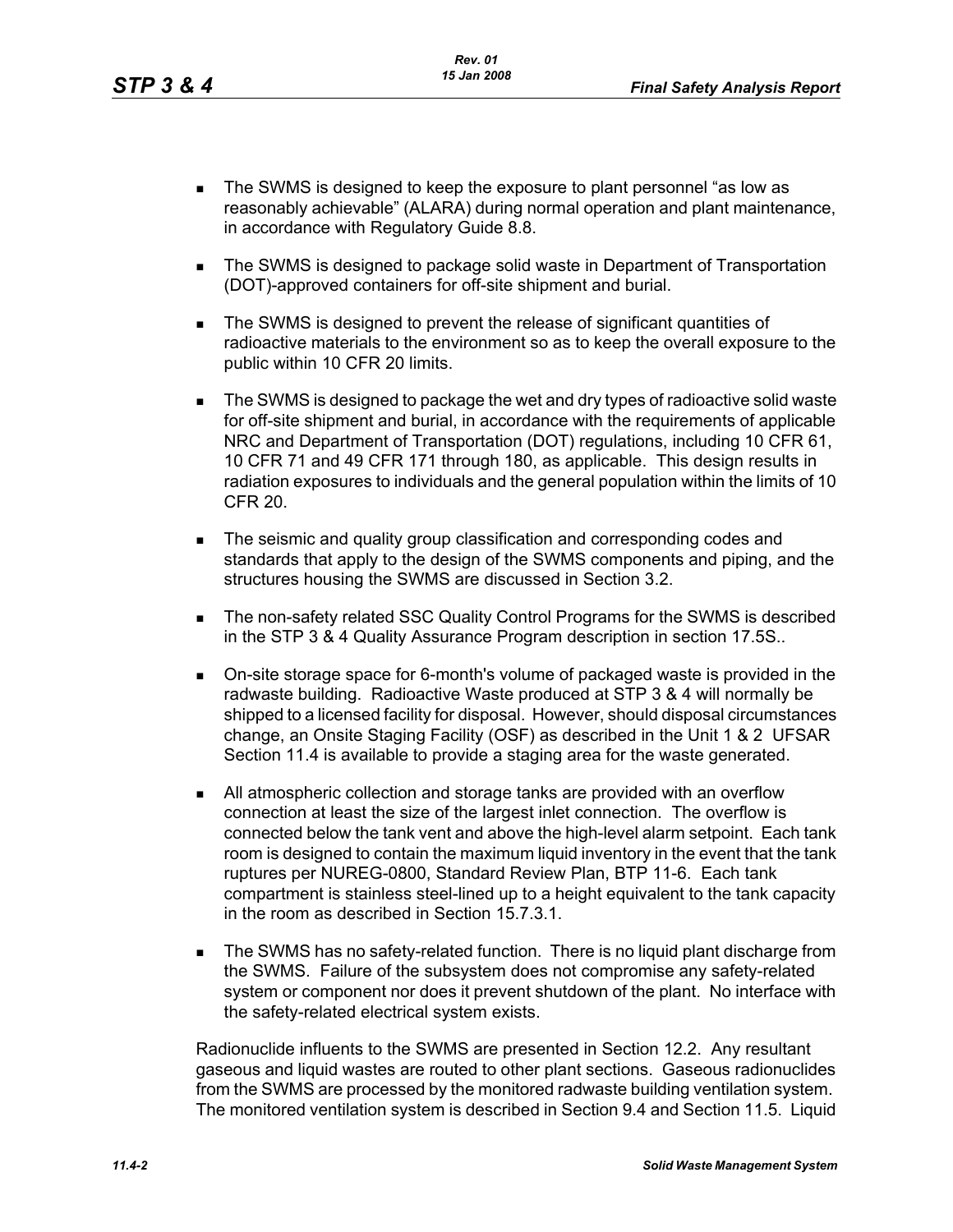waste is processed by the monitored LWMS system as described in Section 11.2. Process and effluent radiological monitoring systems are described in Section 11.5.

Section 12.3 describes systems to detect conditions that may result in excessive radiation levels per Title 10 Code of Federal Regulations Part 50, Appendix A, GDC 63. Section 11.5 describes systems to monitor the effluent discharge paths for radioactive material per Title 10 Code of Federal Regulations Part 50, Appendix A, GDC 64.

A description of the SWMS design features addressing 10 CFR 20.1406 requirements for permanently installed systems is in Subsection 11.2.1.2.4. These design features apply to the SWMS permanent equipment and skid mounted mobile units.

The Area Radiation Monitors for the Radwaste Building spent resins and sludge collection subsystem area, dewatering equipment area, DAW and wet solid waste accumulation area, and high activity waste storage area are depicted on Figure 12.3- 41 and discussed in Subsection 12.3.4. The radwaste building seismic capability is described in Section 3.8.

The mobile dewatering processing equipment is located within the radwaste building as shown in Figure 1.2-23c. Effluents from the SWMS (such as dewatering liquid) are treated by the LWMS. Any airborne activity will be processed through the radwaste building exhaust as discussed in subsection 9.4.6.

STP 3 & 4 is responsible, initially and subsequently, for the identification of mobile/portable LWMS connections that are considered non-radioactive, but later may become radioactive through interfaces with radioactive systems; i.e., a non-radioactive system becomes contaminated due to leakage, valving errors or other operating conditions in radioactive systems. STP 3 & 4 uses operating procedures to ensure the guidance and information in Inspection and Enforcement (IE) Bulletin 80-10 (May 6, 1980) is followed. The SWMS mobile systems are not connected to the potable or sanitary water system. All non-radioactive connections (e.g., makeup water for flushing, service air for sluicing process) to the radwaste system (including the mobile system) contain double isolation e.g., check valves and isolation valve to prevent cross contamination of the non-radioactive system.

Subsection 11.2.1.2.4 addresses the design requirements to minimize contamination of the facility and environment, facilitate decommissioning, and minimize the generation of radioactive waste, in compliance with 10 CFR 20.1406. This includes the design requirements for connections that are considered non-radioactive, but later may become radioactive through interfaces with radioactive systems. 'Minimization' is based on good engineering practice, and/or cost benefit analysis to keep waste generation and dose to as low as reasonably achievable.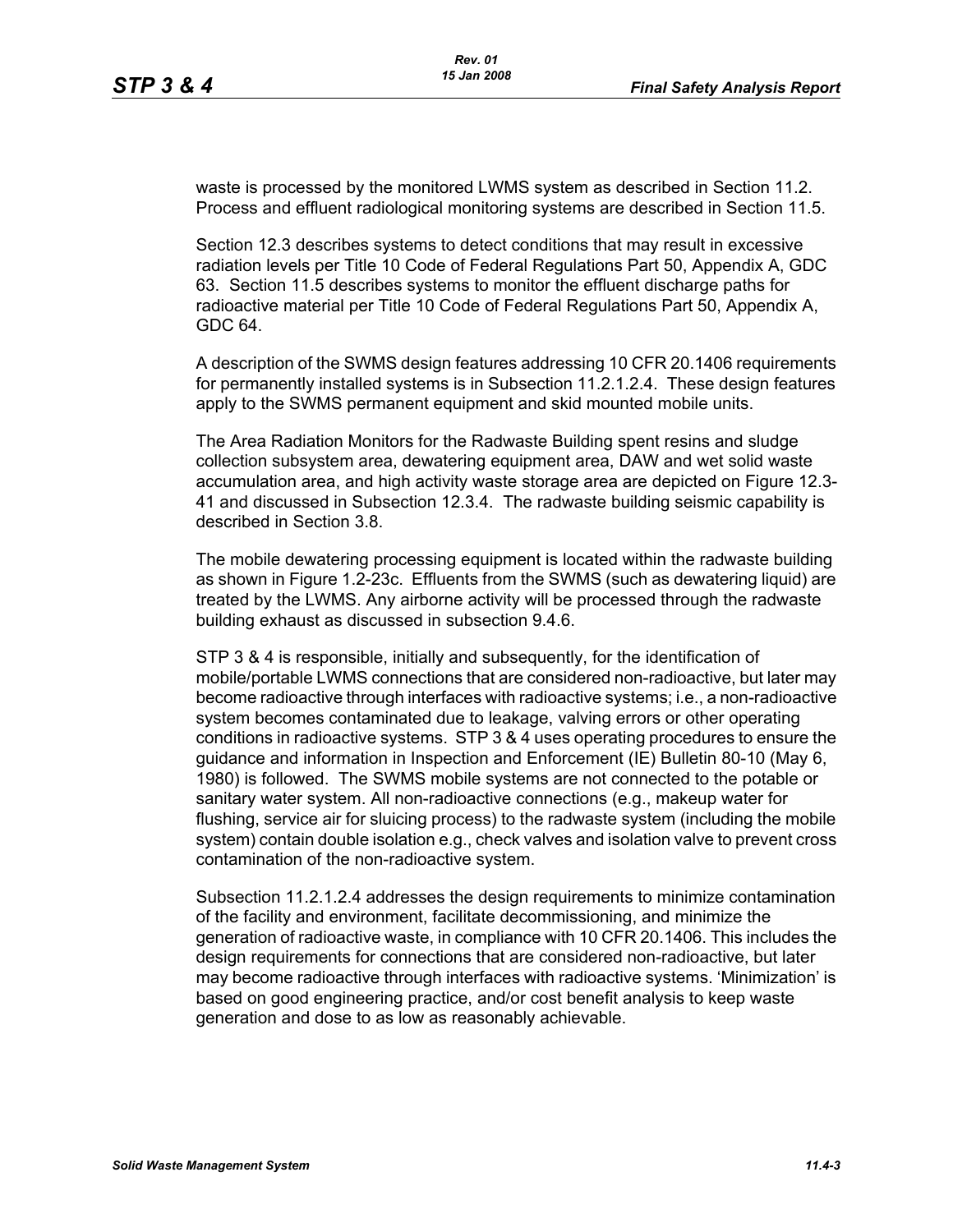# **11.4.2 System Description**

## **11.4.2.1 General Description**

The SWMS controls, collects, handles, processes, packages, and temporarily stores solid waste generated by the plant prior to shipping the waste offsite. The SWMS processes the filter backwash sludge, reverse osmosis rejects, powdered resin sludge and spent resins generated by the Liquid Waste Management System (LWMS), Reactor Water Cleanup System (CUW), the Fuel Pool Cooling and Cleanup System (FPCS), the Suppression Pool Cleanup System and the Condensate Purification System. Contaminated solids such as High Efficiency Particulate Air (HEPA) and cartridge filters, rags, plastic, paper, clothing, tools, and equipment are also disposed of in the SWMS.

The SWMS is capable of receiving, processing, and dewatering the solid radioactive waste inputs for permanent off-site disposal. Liquids from SWMS operations are sent to the appropriate LWMS section for processing as depicted in Figure 11.2-1 and described in Section 11.2.

# **11.4.2.2 System Operation**

### **11.4.2.2.1 General Requirements**

The SWMS complies with Regulatory Guide 1.143, Revision 2, November 2001, as noted in Subsection 11.4.1. The radwaste building is designed to meet the guidance of Regulatory Guide 1.143 as described in Subsection 3.8.4 and Subsection 3.8.4.1.3. Regulatory Guide 1.143, Section 4.1, instructs that the design of radioactive waste management systems, structures and components should follow the direction in Regulatory Guide 8.8. Demonstration of compliance with Regulatory Guide 8.8, Revision 3, June 1978 is located in Subsection 12.1.1.3 and Subsection 12.3.1.

The SWMS consists of four process subsystems described in Subsections 11.4.2.2.2, 11.4.2.2.3, 11.4.4, and 11.4.5.

# **11.4.2.2.2 Spent Resins and Sludges**

The spent resins and sludge collection subsystem collects the filter backwash sludge, reverse osmosis rejects, powdered resin slurry and spent resin into one of the five tanks in accordance with the waste characteristics. The spent resin and sludge tanks are categorized as follows:

- One CUW Backwash Receiving Tank for receiving CUW and FPCS sludge (spent resin)
- **Die CF Backwash Receiving Tank for receiving the Condensate Polishing System** filter sludge
- One Liquid Waste (LW) Backwash Receiving Tank for receiving the LWMS filter sludge and reverse osmosis rejects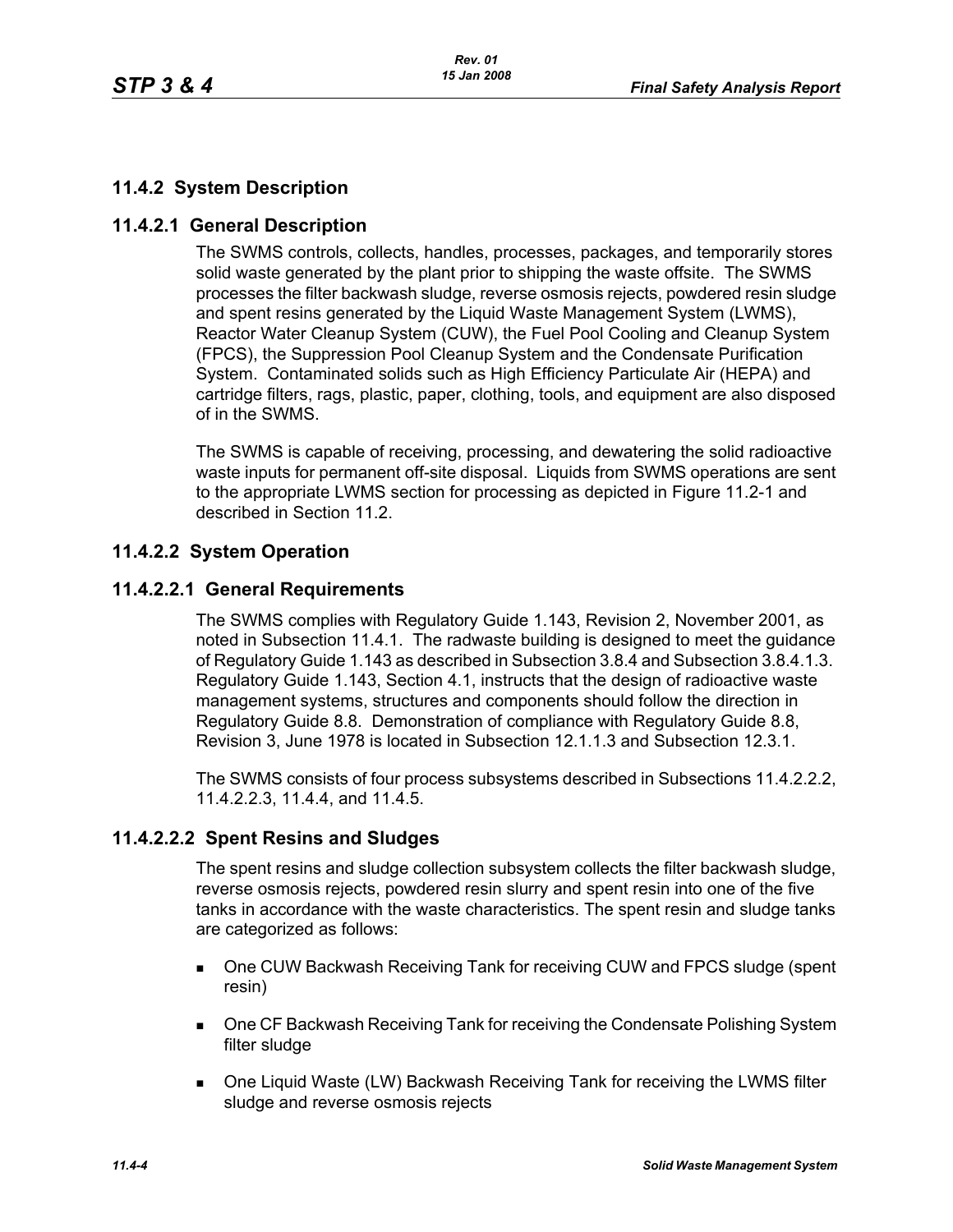**Two Spent Resin Storage Tanks for receiving LWMS spent bead resin and** Condensate Purification System spent bead resin

The capability exists to keep the spent resins from the Condensate Purification System and the spent resins from the LWMS ion exchangers in separate spent resin storage tanks for radioactive decay and storage. Excess water from the spent resin storage tanks is sent to the LCW collector tank or HCW collector tank by a pump. The used condensate polishing resin from the Condensate Purification System may be used in the HCW demineralizer (A) in the high conductivity waste subsystem.

When sufficient spent bead resins have been collected in the spent resin storage tank, they are sent to the mobile dewatering processing subsystem via the spent resin slurry pump. When condensate spent bead resins have been collected in the spent resin storage tank, they are mixed via the spent resin slurry pump and sent to the HCW demineralizer (A) for reuse or to the mobile dewatering processing subsystem via the spent resin slurry pump.

The sludges from the Reactor Water Cleanup (CUW) System, the Fuel Pool Cooling and Cleanup System, the Suppression Pool Cleanup System are collected in the CUW backwash receiving tank. The filter backwashings from the Condensate Polishing System are collected in the CF backwash receiving tank. The sludges from the LWMS are collected in the LW backwash receiving tank. Sludges from powdered resins are transferred to two phase separators.

The capability exists to keep the higher activity sludges and the lower activity sludges in two separate phase separators. The segregation of the high activity sludge and low activity sludge in the phase separators is maintained by administrative control. Excess water from the phase separators is sent to the LCW collector tank or HCW collector tank by a pump.

The two phase separators receive suspended solid slurries from the CUW backwash receiving tank, the CF backwash receiving tank, and the LW backwash receiving tank. The suspended solids are allowed to settle and the residual water is transferred by the phase separator decant pump to the LCW collector tanks or HCW collector tanks for further processing. When sufficient sludges have been collected in the tank, the sludges are mixed and sent to the mobile wet solid waste processing subsystem by the slurry/recirculation sludge pump.

During transfer operations of the spent bead resins, the powdered spent resin slurries and the sludges, the suspended solids are kept suspended by the recirculating process to prevent the suspended solids from agglomerating and possibly clogging lines. Flush connections are provided to prevent resin or slurry possibly clogging of the lines after transfer operations.

The LW backwash receiving tank receives suspended solid slurries from such streams as the filter backwashes and rejects from the reverse osmosis units of the LWMS mobile systems. When sufficient waste has been collected in the tank, the waste is sent to the mobile dewatering processing subsystem by the LW backwash transfer pump or to the phase separator. The rejects from the mobile reverse osmosis system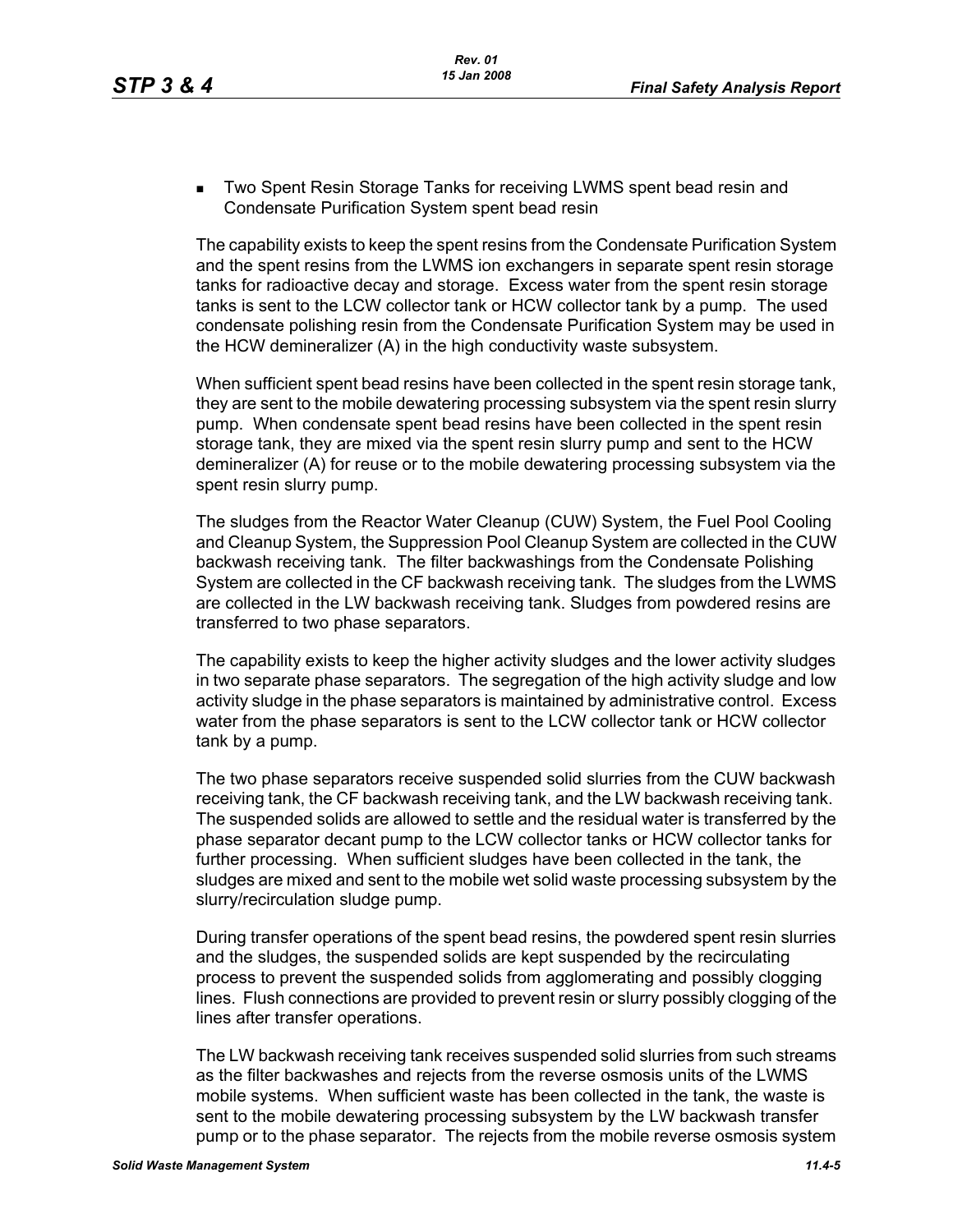of the LWMS collected in the LW backwash receiver tank may be sent to the HCW demineralizer (A) by the LW backwash transfer pump to be treated using the condensate resin prior to disposal.

#### *Mobile Dewatering Processing Subsystem*

The mobile dewatering processing subsystem consists of a dewatering station for high activity sludge and a dewatering station for low activity spent resin and sludge. An empty high integrity container (HIC) is lifted off of a transport trailer and placed in each empty dewatering station. The tractor/trailer may then be released. The HIC closure lid is removed and placed in a laydown area. Spent cartridge filters may be placed in the HIC at this point, if not shipped in separate containers.

Next, the fill head is positioned over the HIC with a crane. The fillhead assembly is provided with a level detection system, a camera and light assembly, a mechanical level indicator and a temperature measurement. The fill head closed circuit television camera allows for remote viewing of the fill operation. The level detection system will automatically close the waste control valve on high level. The HIC is then filled with designated wet solid waste. The capability to obtain samples during the fill operation is provided. A radiation monitor on the transfer line to the HIC allows for the monitoring of the dose rate of the slurry being added to the HIC.

Excess water is removed from the HIC and sent by a pump to the HCW collector tank that is in the receiving mode. Sufficient water is removed to ensure there is very little or no free standing water left in the HIC to meet burial site or offsite processors waste acceptance criteria. Drying of the HIC contents may also be performed with heated air or pressure reduction. Condensate from drying is drained to the LWMS. The HICs are vented to the radwaste building HVAC system.

The fill head is then removed and placed in a laydown area. The closure head is then placed on the HIC. The HIC is inspected to insure the surface is clean before it is moved to the temporary storage area. The HIC is provided with a passive vent to prevent gas buildup. Radiation shielding is provided around the HIC stations.

The estimated annual shipped waste volumes from processing wet solid wastes are presented in Table 11.4-3. The mobile dewatering processing subsystem is connected to the SWMS tanks and pumps as shown in Figure 11.2-2 (Sheet 17 of 36).

# **11.4.2.2.3 Dry Active Waste (DAW)**

Dry solid wastes consist of air filters, miscellaneous paper, rags, etc., from contaminated areas; contaminated clothing, tools, and equipment parts that cannot be effectively decontaminated; and solid laboratory wastes. The off gas system activated carbon is rejuvenated by the off gas system and does not normally generate dry solid waste. Project specific actions will be developed regarding the removal, replacement, and processing of off gas activated carbon in the unlikely event that significant quantity of off gas system activated carbon requires replacement during the life of the plant. The activity of much of the dry solid wastes is low enough to permit handling by contact. These wastes are collected in containers or bags located in appropriate areas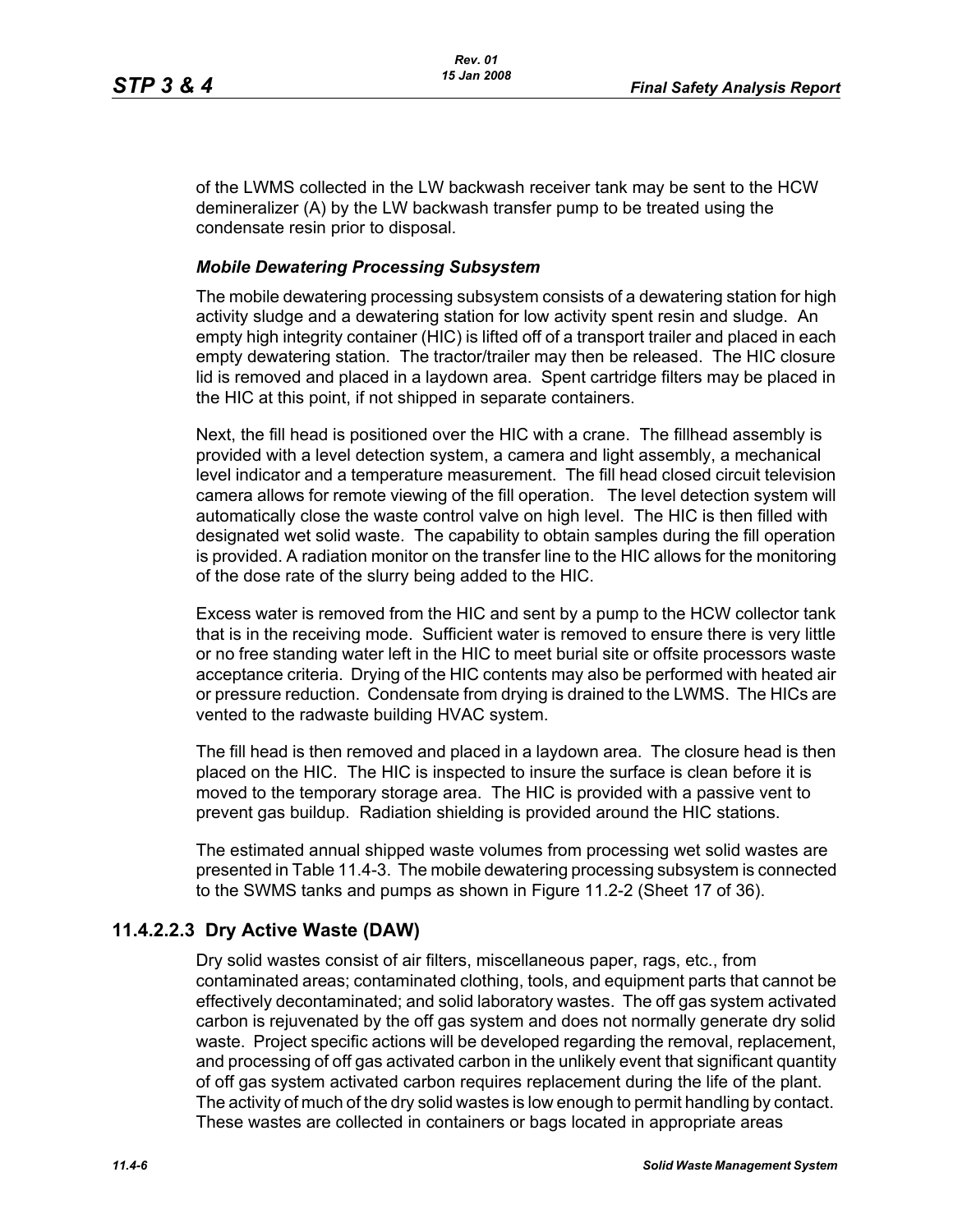throughout the plant, as dictated by the volume of wastes generated during operation and maintenance. The filled containers or bags are sealed and moved to controlledaccess enclosed areas for temporary storage.

Most dry waste is expected to be sufficiently low in activity to permit temporary storage in unshielded, cordoned-off areas. Dry Active Waste (DAW) is sorted and packaged in a suitably sized container that meets DOT requirements for shipment to either an offsite processor or for ultimate disposal. The DAW is normally separated into three categories: non-contaminated wastes (clean), contaminated metal wastes, and the other wastes, i.e., clothing, plastics, HEPA filters, components, etc. Higher dose rate DAW is separated from other DAW to reduce dose during handling and facilitate shipment of shielded containers. Non-contaminated (clean) materials identified during the sorting process are removed for plant reuse or general debris disposal.

In some cases, large pieces of miscellaneous waste are packed into larger boxes. Because of its low activity, this waste can be stored until enough is accumulated to permit economical transportation to an off-site burial ground for final disposal.

The capability exists to bring a shipping container into the radwaste building truck bay. Bagged DAW can be directly loaded into the shipping container for burial or processing in off-site facilities. A weight scale is provided to ensure optimum shipping/disposal weight of the shipping container.

Cartridge filters that are not placed in HICs are placed in suitability-sized containers meeting DOT requirements.

The estimated shipped waste volumes from processing DAWs are presented in Table 11.4-3.

# **11.4.2.2.4 Environmental and Exposure Control**

During the operation of the wet waste processing and dewatering equipment, the individual component vent systems assure that dust or contaminated air are not released to the work spaces.

### **11.4.2.2.5 Malfunction Analysis**

The process system is protected from component failure and operator error through a series of safety measures. These safety measures include:

- Verification that the fillhead assembly is properly covering the container prior to start of filling and dewaterign process
- High level alarm with automatic waste control valve shutoff
- Remote viewing of the container during filling and dewatering processes using a camera and light assembly
- Verification of the waste radiation dose rate using a radiation monitor on the transfer line to the container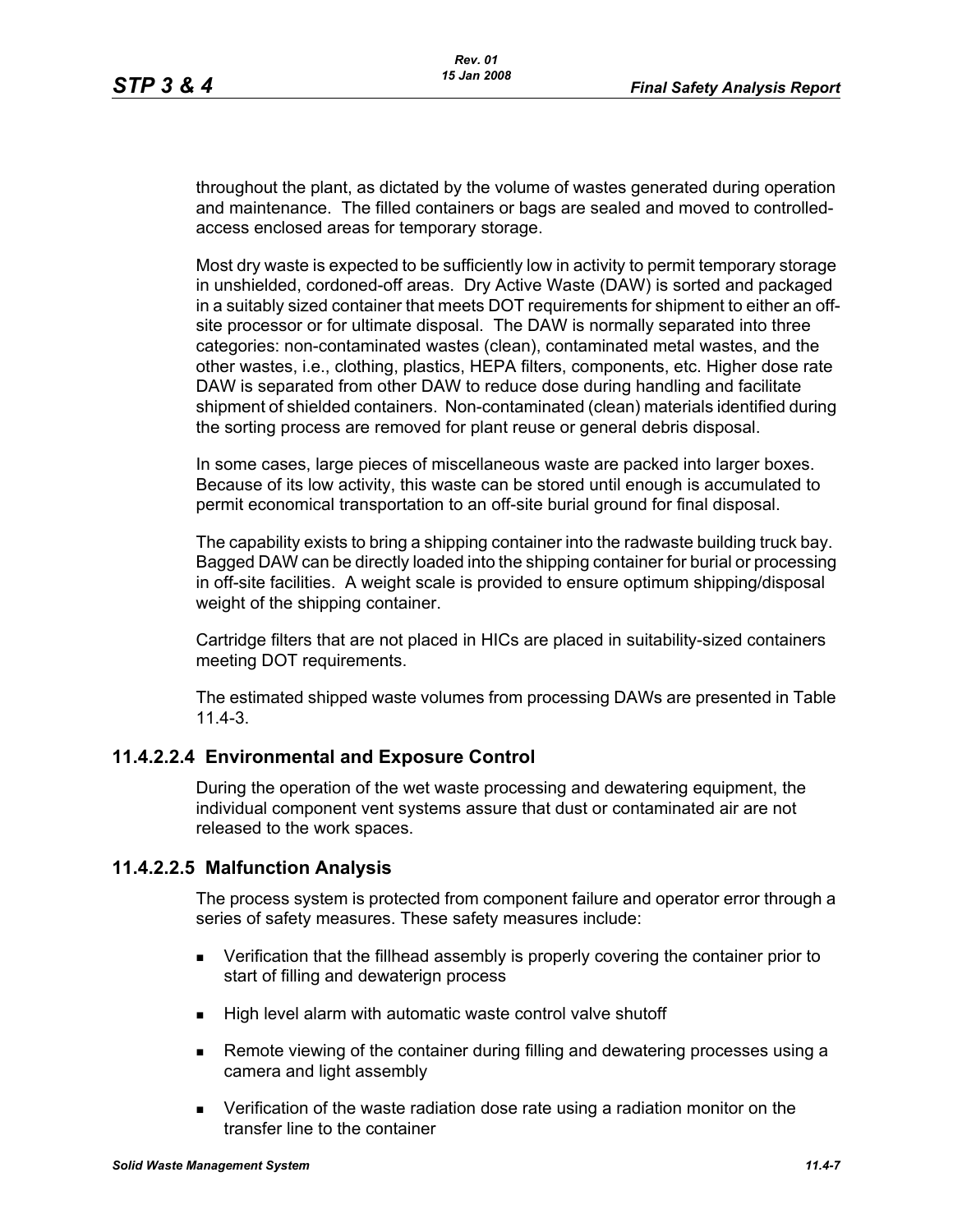## **11.4.2.2.6 Shipment**

Waste is classified as A, B, or C and meet the requirements of the waste treatment facility or repository per 10 CFR 61.55 and 61.56. The packaging and shipment of radioactive solid waste for disposal will be in compliance with 10 CFR 20 Appendix G and 49 CFR 173, Subpart I. The expected annual volumes of solid radwaste to be shipped offsite are estimated in Table 11.4-3. Specific container types are determined by STP 3 & 4 operating procedures. For estimating the number of containers and the number of potential shipments, typical industrial containers with useful volumes of 99 cubic feet for class B waste and 174 cubic feet for class A waste were used for the calculation. It is estimated that for six months operation, about 10 containers of class B waste and 80 containers of class A waste are generated. Number of shipments is determined by STP to support plant operations.

## **11.4.3 Plant-Specific Solid Radwaste Information**

- *(1)* STP 3 & 4 do not utilize an incinerator system.
- *(2)* The wet waste solidification process and the spent resin and sludge dewatering process will result in products that comply with 10 CFR 61.56 for STP 3 & 4 as provided in Radioactive Waste Process Control Program (PCP). The PCP utilized by Units 1 & 2 is provided with the COL application and the latest revision will be provided as per the schedule in Table 13.4S-1.
- *(3)* Establishment and implementation of a process control program (PCP) for the dewatering processing of the spent resins and filter sludges for STP 3 & 4 is provided in Radioactive Waste Process Control Program (PCP). The PCP utilized by Units 1 & 2 is provided with the COL application and the latest revision will be provided as per the schedule in Table 13.4S-1.
- *(4)* On-site storage space for 6-months volume of packaged waste is provided. Packaged waste includes HICs, shielded filter containers and 55-gallon (200 liter) drums and boxes as necessary. The projected 6-months solid waste containers required to be stored on-site in the radwaste building are summarized in Table 11.4-6. The on-site storage area in the Radwaste Building is located along the left or west wall of the truck bay area shown in Figure 1.2-23c. Moveable shielding is used to shield the high activity containers located in the on-site storage area.
- *(5)* Radioactive waste shipping packages meet the requirements in 10 CFR 71 for STP 3 & 4 as provided in the plant radiation protection program as described in Section 12.5.3.
- *(6)* Based on the as-built design, set points for the liquid discharge radiation monitor are established in Section 11.5.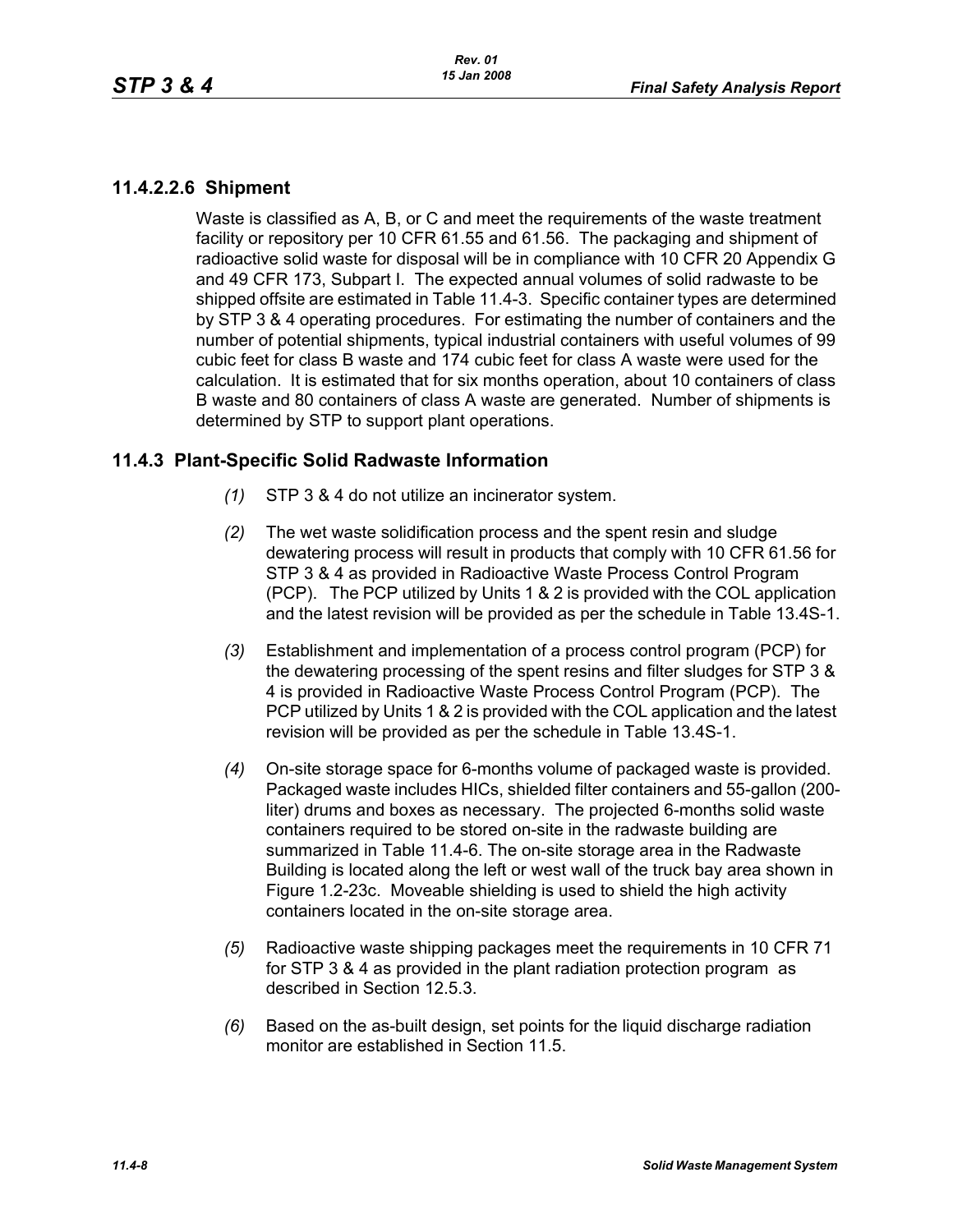# **11.4.4 Mixed Waste Processing**

STP 3 & 4 is not expected to generate any mixed waste. The mixed waste volumes generated and shipped, if any, are anticipated to be less than or equal to the volumes provided in Table 11.4-3. If mixed waste is generated, it will be collected primarily in 55-gallon collection drums and sent offsite to an appropriately permitted vendor processor. However, should circumstances dictate the storage or disposal of larger quantities of mixed waste, other approved containers, such as HICs, or use of multiple approved containers can be used. Storage and disposal of mixed waste will be in accordance with the facility's NRC license, DOT transportation regulations, EPA mixed waste regulations, state and local regulations and associated permits.

# **11.4.5 Detailed System Component Description**

The major components of the SWMS are as follows:

## **11.4.5.1 Pumps**

Typically two types of pumps are utilized in the SWMS.

The SWMS process pumps are usually centrifugal pumps constructed of materials suitable for the intended service. Air-operated diaphragm type pumps are generally utilized in dewatering stations.

Pump codes for the SWMS are per RG 1.143 guidance as shown in Table 11.2-1.

## **11.4.5.2 Tanks**

Tanks are sized to accommodate a sufficient volume of waste sludges or spent resin to fill a HIC. The SWMS tanks are sized for normal plant waste volumes with sufficient excess capacity to accommodate equipment downtime and expected maximum volumes that may occur. Each phase separator is capable of accommodating at least 60 days of waste generation at normal generation rates of powdered resins from the CUW system, FPC System, and the Suppression Pool Cleanup System. Each spent resin storage tank is capable of accommodating at least 30 days of waste generation at normal generation rates of spent resins from the Condensate Polishing System and the LWMS. The LW backwash receiving tank is capable of accommodating at least 30 days of waste generation at normal generation rates of slurries (filter backwashing and reverse osmosis reject) from the LWMS. Table 11.4-5 includes the holdup times for the phase separators, LW backwash receiving tank and the spent resin storage tanks. The tanks are constructed of stainless steel to provide a low corrosion rate during normal operation. They are provided with mixing eductors and/or air spargers. The capability exists to sample all SWMS tanks. All SWMS tanks are vented through a filtration unit and the exhausted air is eventually discharged via the radwaste building HVAC system into the plant vent.

Each collection tank compartment is designed to contain the maximum liquid inventory in the event that the tank ruptures. Each collection tank compartment is steel-lined up to a height equivalent to the tank capacity in the room as described in Section 15.7.3.1.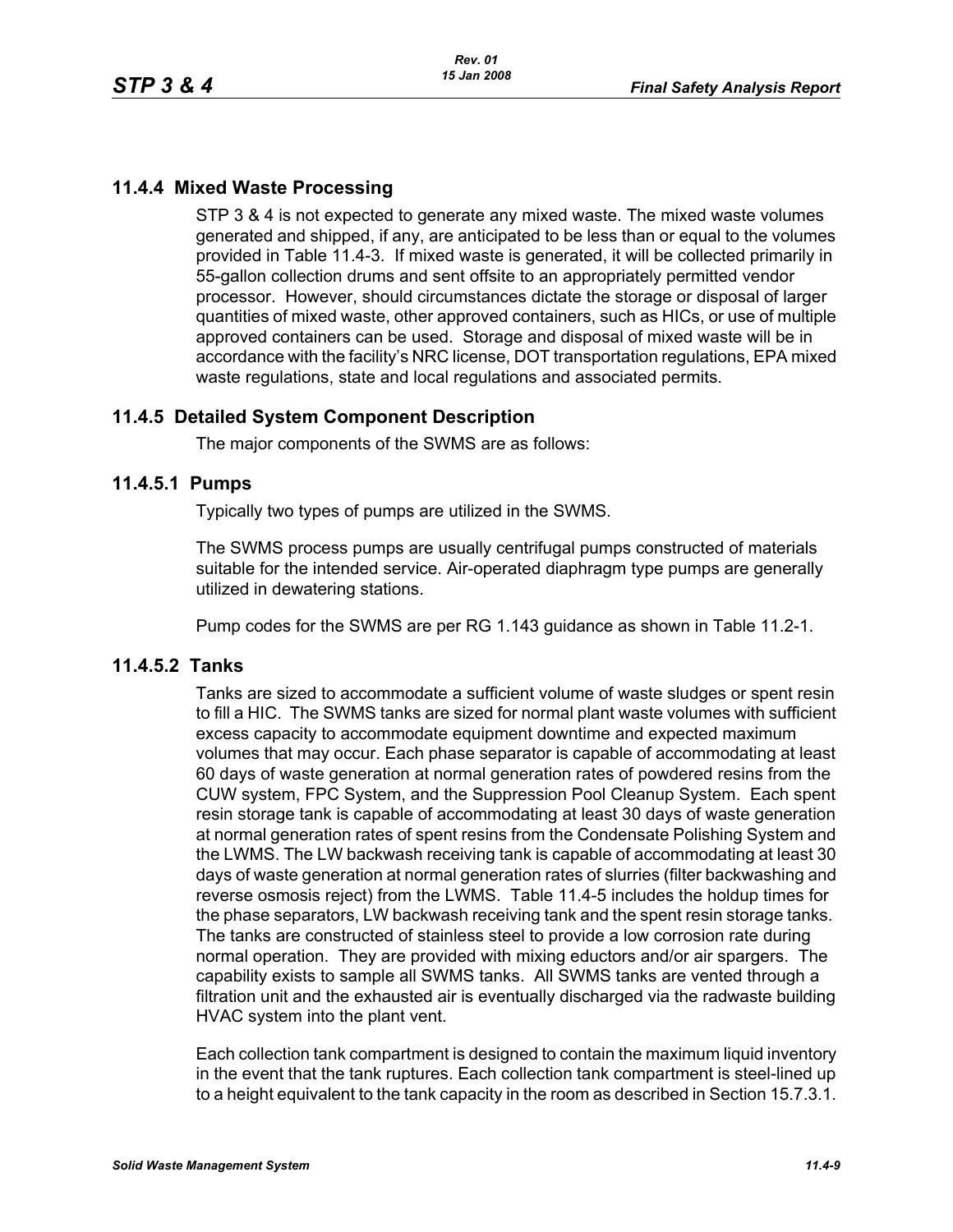The vent and overflow nozzles of the spent resin tank are equipped with fine mesh screens to minimize spread of particulate contamination to the radwaste tank vent system.

Tank codes for the SWMS are per RG 1.143 guidance as shown in Table 11.2-1.

# **11.4.5.3 Piping**

Piping used for hydraulic transport of slurries such as ion exchange resins, filter backwash (sludge), and waste tank sludge are specifically designed to assure troublefree operation. Pipe flow velocities are sufficient to maintain a flow regime appropriate to the slurry being transported (ion exchange resins, filter backwash, or tank sludge). An adequate water/solids ratio is maintained throughout the transfer. Slurry piping is provided with manual and automatic flushing with a sufficient water volume to flush the pipe clean after each use, i.e., at least two pipe volumes.

Piping codes for the SWMS are per RG 1.143 guidance as shown in Table 11.2-1.

# **11.4.5.4 Venting**

Exhaust ventilation is described in Section 9.4.

## **11.4.5.5 Mobile Dewatering Processing Subsystem**

The radwaste treatment systems include modular mobile system skids that are designed to be readily replaced during the life of the plant. In-plant supply and return connections from permanently installed equipment to the mobile system are provided to ensure operational flexibility.

The mobile subsystem consists of equipment modules, with subcomponents, piping and instrumentation and controls necessary to operate the subsystem. Components are in module(s) designed for installation and replacement due to component failure and/or technology upgrade. The modules include shielding required between the radiation sources of the modules and access and service areas in the radwaste building. The modules are permanently installed in the radwaste building.

The SWMS mobile dewatering processing system is located in the Liquid Waste Treatment System bay area of the radwaste building to allow truck access and mobile system skid loading and unloading. Modular shield walls are provided in the RW to allow shield walls to be constructed, as necessary, to minimize exposure to personnel during operation and routine maintenance. Solid radwaste processing is performed using mobile dewatering processing subsystem.

The mobile dewatering processing subsystem is comprised of dewatering fillhead assembly, dewatering pump skid, waste control valve, control console and dewatering container. The fillhead assembly is provided with a level detection system, a camera and light assembly, a mechanical level indicator and a temperature measurement. The dewatering containers include both HICs and carbon steel liners. The containers internal design includes elaborate filtration arrays, for dewatering the varying resin and filtration media. The mobile dewatering processing equipment is anticipated to be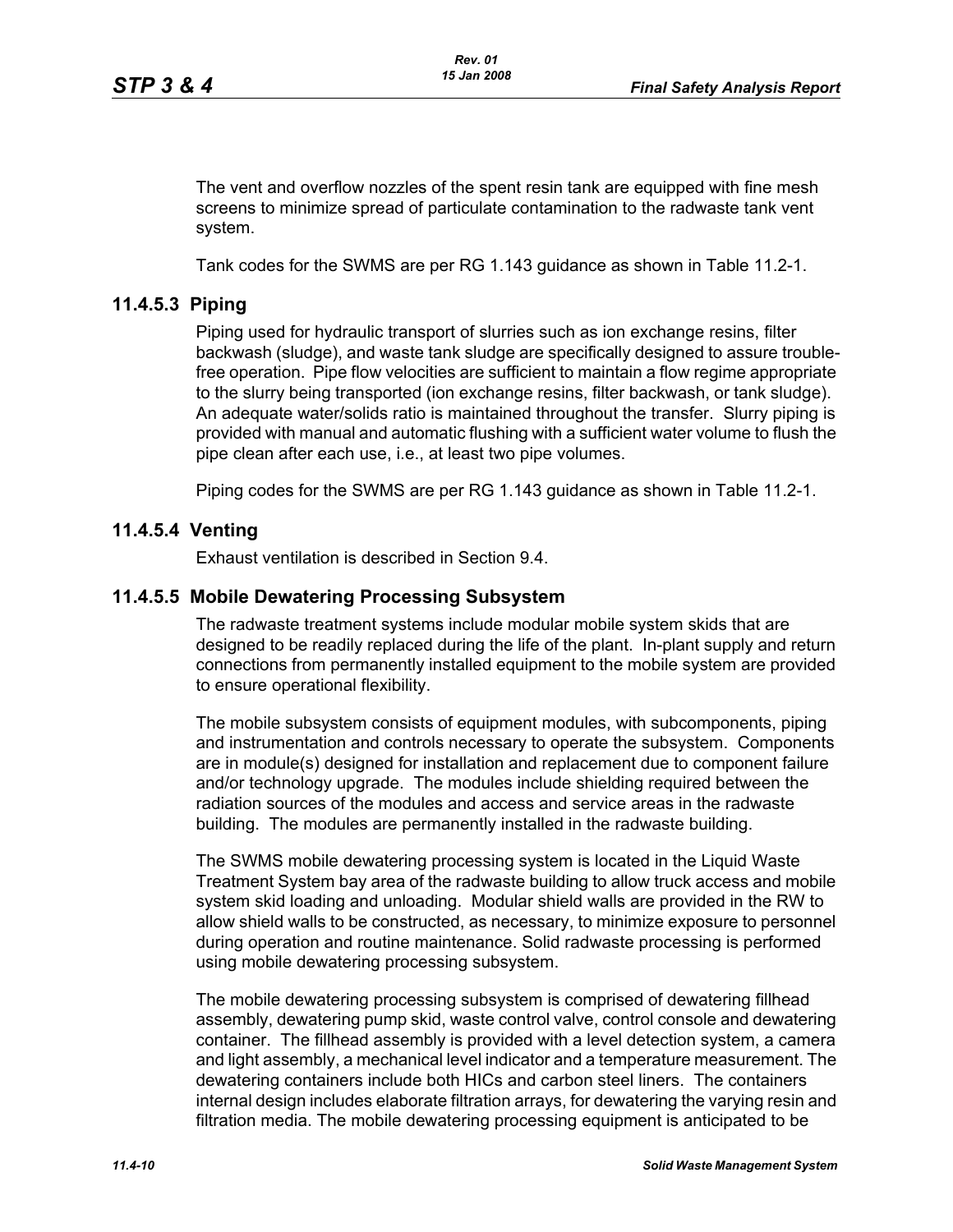modernized as more effective technologies are discovered and proved throughout the life of plant operation. To effect this modernization, the various systems, structures and components associated with the mobile dewatering processing system may be grouped or associated on or in skids or assemblies, including ancillary equipment such as instrumentation, electrical components, mounting connections. The mobile dewatering processing subsystem is connected to the SWMS tanks and pumps as shown in Figure 11.2-2.

Solid waste system permanent equipment (tanks and pumps) is described throughout Section 11.4. Liquid waste processing is described in Section 11.2. Ventilation is described in Section 9.4. The radwaste building structure is described in Section 3.8. Instrumentation requirements are described in Section 11.4.5.

## **11.4.6 Testing and Inspection Requirements**

The SWMS is tested during the preoperational test program as discussed in 14.2.12.1.75. The SWMS equipment will be performance tested to demonstrate conformance with design process capabilities. An integrity test is performed on the system upon completion.

Provisions are made for periodic inspection of major components to ensure capability and integrity of the systems. Display devices are provided to indicate parameters (such as process radiation levels) required in routine testing and inspection.

### **11.4.7 Instrumentation Requirements**

The SWMS is operated and monitored from the radwaste control room or local operating stations within the facility. Major system parameters, i.e., tank levels, process flow rates, etc., are indicated and alarmed to provide operational information and performance assessment. Priority system alarms (such as process radiation levels) are repeated in the main control room. Instruments, including back flushing provisions, are located in low radiation areas when possible, as described in Section 12.3. These back flushing provisions are designed with the guidance of IE Bulletin 80- 10.

Requirements for sampling are set forth in Subsection 9.3.2.

### **11.4.8 References**

11.4-1 ANSI 55.1 –July 28, 1992, American National Standard for Solid Radioactive Waste Processing System for Light Water Reactor Plants.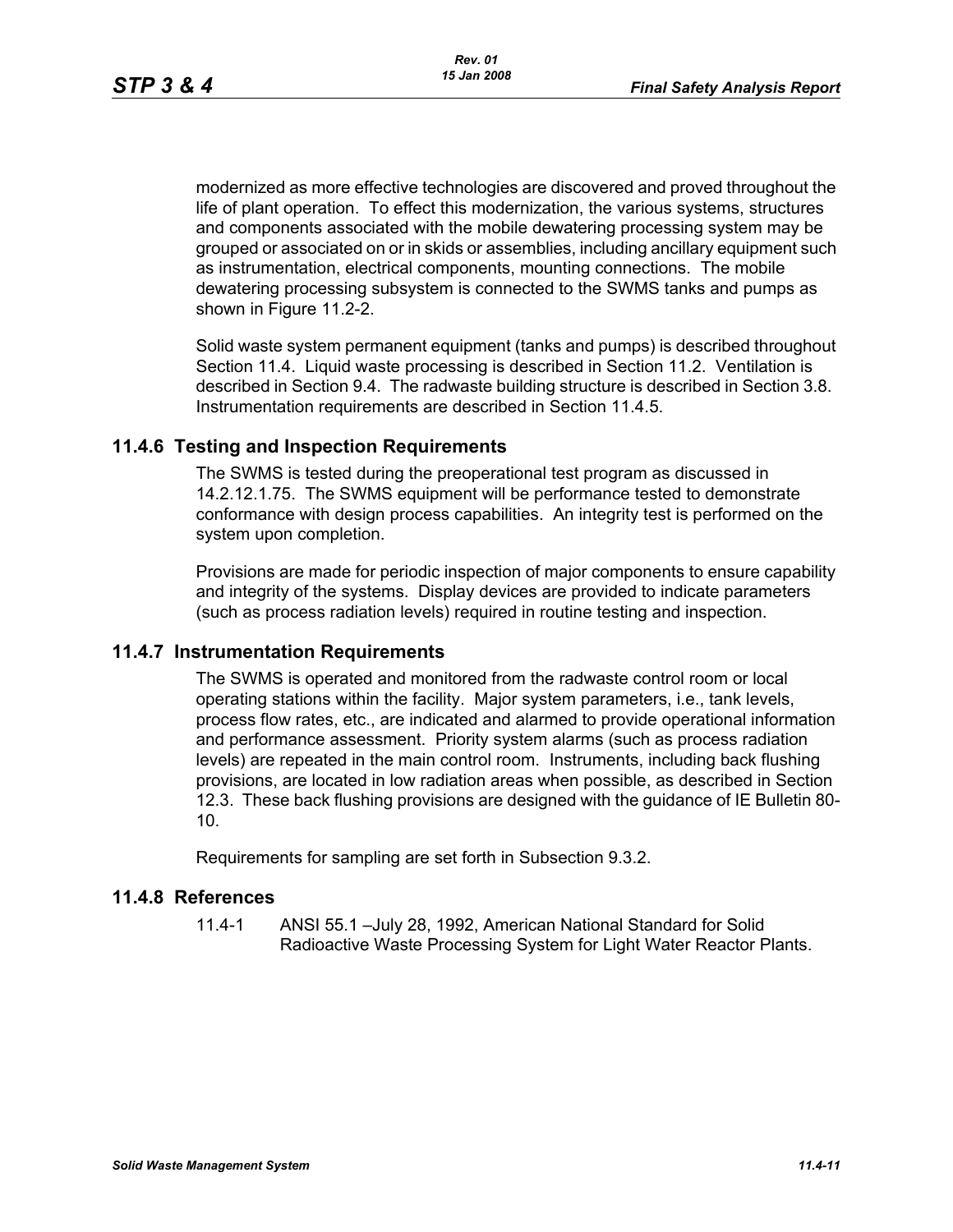## **Table 11.4-1 Expected Waste Volume Generated Annually by Each "Wet" Solid Waste and Tank Capacities**

| <b>Wet Waste Source</b>                        | Volume Generated (m <sup>3</sup> /yr) | <b>Typical Waste Classification</b> |
|------------------------------------------------|---------------------------------------|-------------------------------------|
| CUW F/D sludge <sup>(a)</sup>                  | 4.7                                   | B                                   |
| FPC F/C sludge $(a)$                           | 1.8                                   | B                                   |
| Condensate Filter sludge <sup>(a)</sup>        | 4.6                                   | A                                   |
| LCW Filter B sludge <sup>(b)</sup>             | 0.6                                   | A                                   |
| HCW Filter B sludge(b)                         | 2.4                                   | А                                   |
| HCW Filter A sludge <sup>(e)</sup>             | 1.4                                   | А                                   |
| HCW Reverse Osmosis Unit Reject <sup>(b)</sup> | 73.0                                  | A                                   |
| Condensate Demineralizer resin <sup>(c)</sup>  | 18.0                                  | А                                   |
| LCW Demineralizer resin <sup>(d)</sup>         | 1.8                                   | A                                   |
| HCW Demineralizer resin <sup>(d)</sup>         | 1.8                                   | Α                                   |
|                                                |                                       |                                     |

(a) The first three items in the table above are stored in either of two CUW phase separators which have a capacity of 100  $m<sup>3</sup>$ each. During a normal period these three wastes are generated at a rate of about  $2m<sup>3</sup>$  in 60 days.

(b) The LCW and HCW sludge (including RO reject) are stored in the LW backwash receiving tank. The LW backwash receiving tank has a capacity of 50  $\text{m}^3$ . During a normal period about 10  $\text{m}^3$  is generated in 30 days.

(c) The condensate demineralizer resin is stored in one of the two spent resin storage tanks, each has a capacity of 50 m<sup>3</sup>. During a normal period spent resin is generated at a rate of about 2m<sup>3</sup> in 30 days.

(d) The LCW and HCW demineralizers resin is stored in the one of the two spent resin storage tanks, each has a capacity of 50  $\text{m}^3$ . During a normal period spent resin is generated at a rate of about  $4\text{m}^3$  every 365 days.

(e) The HCW Filter A sludge of 1.4  $m<sup>3</sup>$  is generated every 365 days and collected in a container.

Thus, the storage requirements in BTP ETSB 11.3, Part B.III.1 are met.

#### **Table 11.4-2 Estimate of Expected Annual "Dry" Solid Wastes**

| Dry Waste Source   | Volume Generated(m <sup>3</sup> /yr) |  |
|--------------------|--------------------------------------|--|
| Combustible waste  | 225                                  |  |
| Compactible waste  | 38                                   |  |
| <b>Other waste</b> | 100                                  |  |

| Table 11.4-3 Estimated Shipped Solid Waste Volumes |  |  |  |  |  |
|----------------------------------------------------|--|--|--|--|--|
|----------------------------------------------------|--|--|--|--|--|

| <b>Waste Type</b>        | <b>Shipped Volume</b><br>$(m^3/yr)$ |
|--------------------------|-------------------------------------|
| <b>Combustible Waste</b> | 225                                 |
| Compactable Waste        | 38                                  |
| Resins and Sludges       | 110                                 |
| <b>Other Waste</b>       | 100                                 |
| <b>Mixed Waste</b>       | 0.5                                 |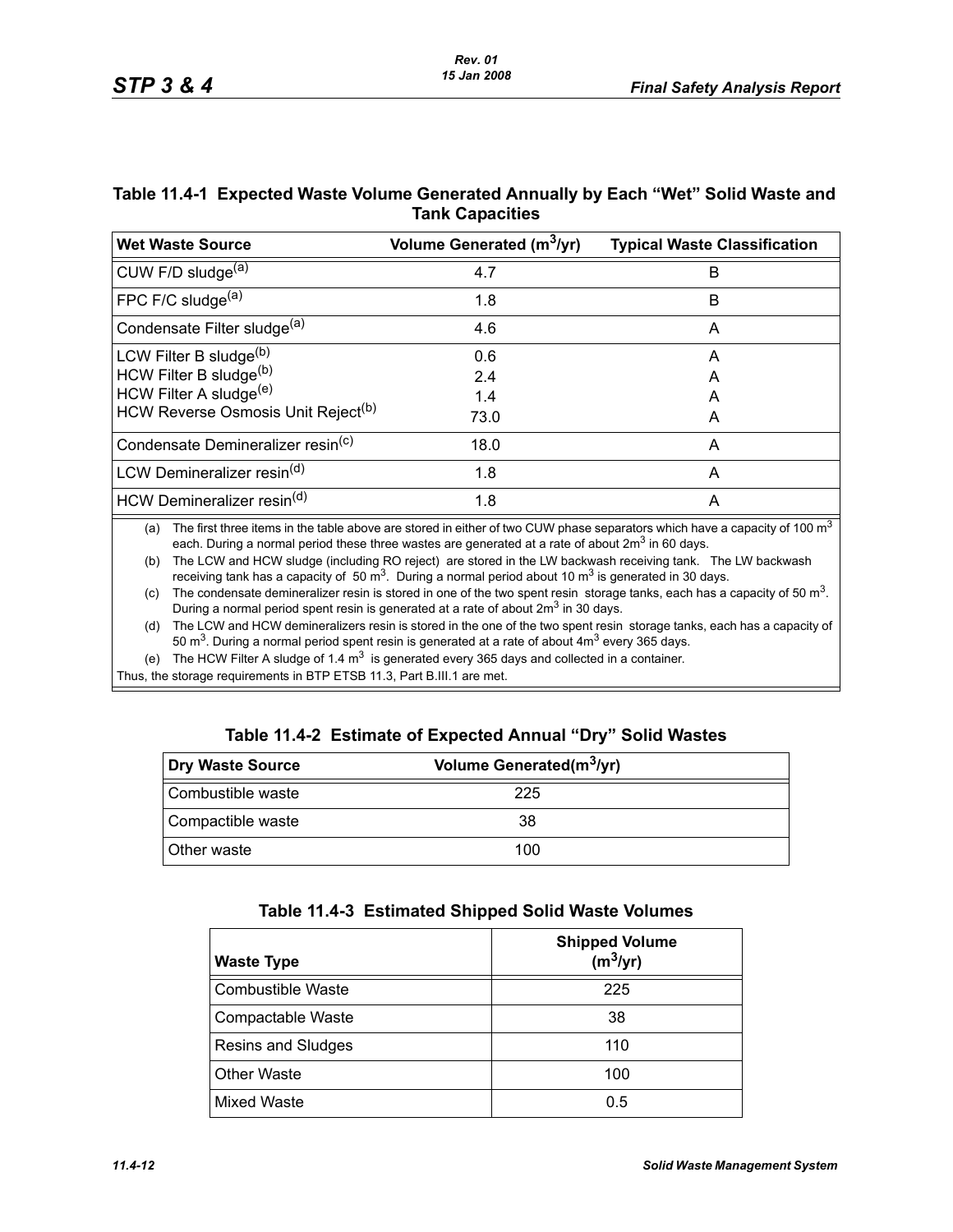| Component                                    | Quantity       | <b>Standards</b>                                                             | <b>Type</b>                        | Internal<br>Vol per<br>tank(m <sup>3</sup> ) | Design<br><b>Pressure</b><br>(kg/cm <sup>2</sup> ) | Design<br><b>Temp</b><br>$(^{\circ}C)$ | <b>Normal</b><br>Operating<br><b>Pressure</b><br>(kg/cm <sup>2</sup> ) | <b>Normal</b><br>Operating<br>Temp (°C) | <b>Material</b> |
|----------------------------------------------|----------------|------------------------------------------------------------------------------|------------------------------------|----------------------------------------------|----------------------------------------------------|----------------------------------------|------------------------------------------------------------------------|-----------------------------------------|-----------------|
| <b>Tanks</b>                                 |                |                                                                              |                                    |                                              |                                                    |                                        |                                                                        |                                         |                 |
| <b>CUW Backwash</b><br><b>Receiving Tank</b> | $\mathbf{1}$   | API-650/API-620                                                              | Cylindrical,<br>Vertical           | 28                                           | atm                                                | 80                                     | atm                                                                    | 66                                      | SS              |
| CF Backwash<br><b>Receiving Tank</b>         | $\mathbf{1}$   | API-650/API-620                                                              | Cylindrical,<br>Vertical           | 60                                           | atm                                                | 80                                     | atm                                                                    | 66                                      | SS              |
| LW Backwash<br><b>Receiving Tank</b>         | $\mathbf{1}$   | API-650/API-620                                                              | Cylindrical,<br>Vertical           | 50                                           | atm                                                | 80                                     | atm                                                                    | 66                                      | SS              |
| Spent Resin<br>Storage Tank                  | $\overline{2}$ | API-650/API-620                                                              | Cylindrical,<br>Vertical           | 50                                           | atm                                                | 80                                     | atm                                                                    | 66                                      | SS              |
| Phase Separator                              | $\overline{2}$ | API-650/API-620                                                              | Cylindrical,<br>Vertical           | 100                                          | atm                                                | 80                                     | atm                                                                    | 66                                      | SS              |
| <b>CUW Backwash</b><br><b>Transfer Pump</b>  | $\overline{2}$ | API-610; API-674;<br>API-675; ASME<br>Code Section VIII,<br>Div. 1 or Div. 2 | Centrifugal/<br>Mechanical<br>Seal | 120                                          | 20                                                 | 80                                     | 10                                                                     | 66                                      | SS              |
| CF Backwash<br><b>Transfer Pump</b>          | $\overline{2}$ | API-610; API-674;<br>API-675; ASME<br>Code Section VIII.<br>Div. 1 or Div. 2 | Centrifugal/<br>Mechanical<br>Seal | 120                                          | 20                                                 | 80                                     | 10                                                                     | 66                                      | SS              |
| LW Backwash<br><b>Transfer Pump</b>          | $\overline{2}$ | API-610; API-674;<br>API-675; ASME<br>Code Section VIII,<br>Div. 1 or Div. 2 | Centrifugal/<br>Mechanical<br>Seal | 120                                          | 20                                                 | 80                                     | 10                                                                     | 66                                      | SS              |

*Rev. 01*<br>15 Jan 2008 *15 Jan 2008*

*STP 3 & 4*

 $11.4 - 13$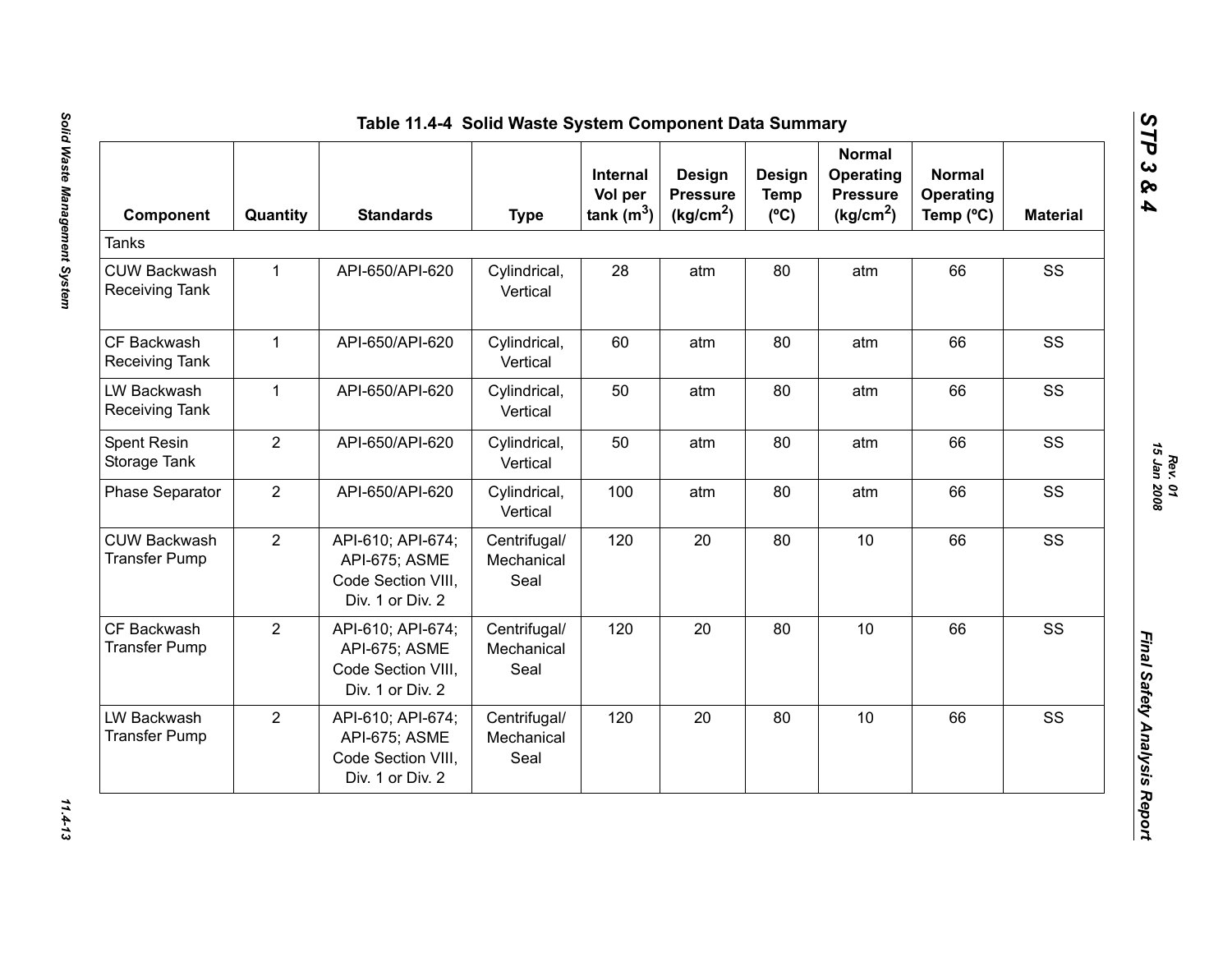| <b>Component</b>                                                    | Quantity       | <b>Standards</b>                                                             | <b>Type</b>                        | Internal<br>Vol per<br>tank $(m^3)$ | Design<br><b>Pressure</b><br>(kg/cm <sup>2</sup> ) | Design<br><b>Temp</b><br>$(^{\circ}C)$ | <b>Normal</b><br>Operating<br><b>Pressure</b><br>(kg/cm <sup>2</sup> ) | <b>Normal</b><br>Operating<br>Temp $(^{\circ}C)$ | <b>Material</b>       |
|---------------------------------------------------------------------|----------------|------------------------------------------------------------------------------|------------------------------------|-------------------------------------|----------------------------------------------------|----------------------------------------|------------------------------------------------------------------------|--------------------------------------------------|-----------------------|
| Phase Separator<br>Decant Pump                                      | $\overline{2}$ | API-610; API-674;<br>API-675; ASME<br>Code Section VIII,<br>Div. 1 or Div. 2 | Centrifugal/<br>Mechanical<br>Seal | 10                                  | 20                                                 | 80                                     | 10                                                                     | 66                                               | SS                    |
| Phase Separator<br>Slurry<br>Recirculation/<br><b>Transfer Pump</b> | $\overline{2}$ | API-610; API-674;<br>API-675; ASME<br>Code Section VIII,<br>Div. 1 or Div. 2 | Centrifugal/<br>Mechanical<br>Seal | 200                                 | 20                                                 | 80                                     | 10                                                                     | 66                                               | SS                    |
| Spent Resin<br>Decant Pump                                          | $\overline{2}$ | API-610; API-674;<br>API-675; ASME<br>Code Section VIII.<br>Div. 1 or Div. 2 | Centrifugal/<br>Mechanical<br>Seal | 10                                  | 20                                                 | 80                                     | 10                                                                     | 66                                               | SS                    |
| Spent Resin<br>Slurry<br>Recirculation/<br><b>Transfer Pump</b>     | $\overline{2}$ | API-610; API-674;<br>API-675; ASME<br>Code Section VIII,<br>Div. 1 or Div. 2 | Centrifugal/<br>Mechanical<br>Seal | 100                                 | 20                                                 | 80                                     | 10                                                                     | 66                                               | SS                    |
| Mobile Dewatering Processing Subsystem                              |                |                                                                              |                                    |                                     |                                                    |                                        |                                                                        |                                                  |                       |
| Mobile<br>Dewatering<br>Processing<br>Subsystem                     | $\mathbf{1}$   | RG 1.1.43<br>(as applicable to<br>components)                                | <b>NA</b>                          | <b>NA</b>                           | <b>NA</b>                                          | <b>NA</b>                              | <b>NA</b>                                                              | <b>NA</b>                                        | Based on<br>component |

*Rev. 01*<br>15 Jan 2008 *15 Jan 2008*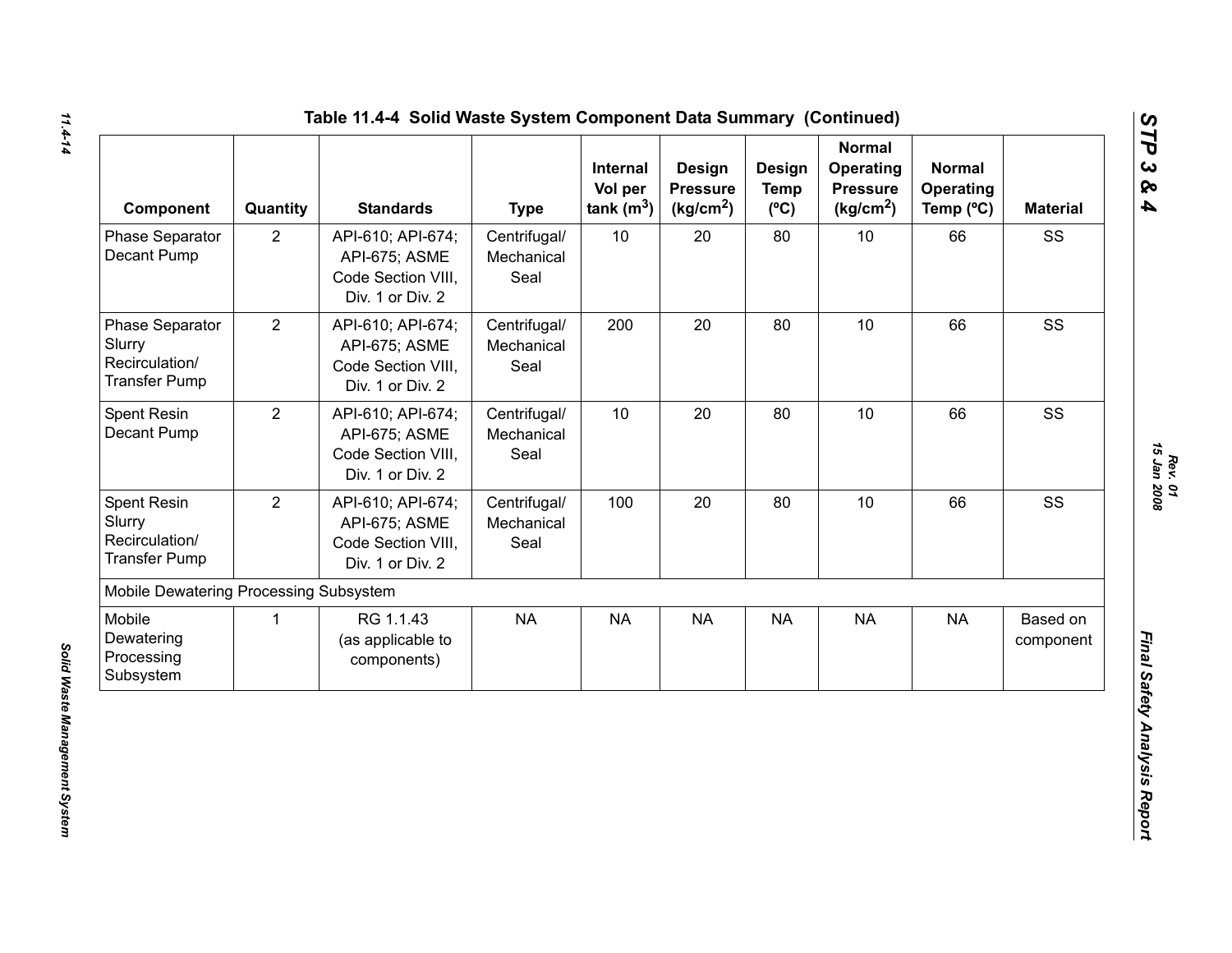| <b>Wet Waste Source</b>                                                                                                                                                                                                                                                                                          | <b>Volume</b><br>Generate<br>d (m $3/yr$ ) | <b>Batch</b><br><b>Frequenc</b><br>y (days) | <b>Batch</b><br>Volum<br>e $(m^3)$ | <b>Batch</b><br><b>Transfer</b><br><b>Mixture</b><br><b>Factor</b> | <b>Total</b><br><b>Batch</b><br><b>Transfer</b><br><b>Volume</b><br>(m <sup>3</sup> ) | <b>Designated</b><br><b>Storage</b><br>Unit(s) | <b>Storage</b><br>Unit<br>Capacity<br>(m <sup>3</sup> ) | <b>Combined</b><br><b>Batch</b><br>Volume per<br><b>Designated</b><br><b>Storage Unit</b><br>(m <sup>3</sup> ) | <b>Number</b><br>of<br><b>Batches</b><br>per<br>Storage-<br>Unit | Holdup<br><b>Time</b><br>$(days)^{(c)}$ |
|------------------------------------------------------------------------------------------------------------------------------------------------------------------------------------------------------------------------------------------------------------------------------------------------------------------|--------------------------------------------|---------------------------------------------|------------------------------------|--------------------------------------------------------------------|---------------------------------------------------------------------------------------|------------------------------------------------|---------------------------------------------------------|----------------------------------------------------------------------------------------------------------------|------------------------------------------------------------------|-----------------------------------------|
| CUW F/D sludge                                                                                                                                                                                                                                                                                                   | $4.7^{(a)}$                                | $60^{(a)}$                                  | 0.77                               | 8.0                                                                | 6.18                                                                                  | Phase<br>Separator A                           | 100                                                     | 8.55                                                                                                           | 11.7                                                             | 702                                     |
| FPC F/C sludge                                                                                                                                                                                                                                                                                                   | $1.8^{(a)}$                                | $60^{(a)}$                                  | 0.30                               | 8.0                                                                | 2.37                                                                                  |                                                |                                                         |                                                                                                                |                                                                  |                                         |
| <b>Condensate Filter</b><br>sludge                                                                                                                                                                                                                                                                               | 4.6 <sup>(a)</sup>                         | $60^{(a)}$                                  | 0.76                               | 5.0                                                                | 3.78                                                                                  | Phase<br>Separator B                           | 100                                                     | 3.78                                                                                                           | 26.4                                                             | 1587                                    |
| LCW Filter B sludge                                                                                                                                                                                                                                                                                              | 0.6                                        | 30                                          | 0.05                               | 5.0                                                                | 0.25                                                                                  | LW                                             | 50                                                      | 13.23                                                                                                          | 3.8                                                              | 113                                     |
| <b>HCW Filter B sludge</b>                                                                                                                                                                                                                                                                                       | 2.4                                        | 30                                          | 0.20                               | 5.0                                                                | 0.99                                                                                  | Backwash<br>Receiving                          |                                                         |                                                                                                                |                                                                  |                                         |
| <b>HCW Reverse</b><br>Osmosis Unit Reject                                                                                                                                                                                                                                                                        | 73.0                                       | 30                                          | 6.00                               | 2.0                                                                | 12.00                                                                                 | <b>Tank</b>                                    |                                                         |                                                                                                                |                                                                  |                                         |
| <b>HCW Filter A sludge</b><br>(charcoal) <sup>(b)</sup>                                                                                                                                                                                                                                                          | 1.4                                        | 365                                         | 1.40                               | 8.0                                                                | 11.20                                                                                 | Spent Resin<br>Storage Tank                    | 50                                                      | 40.00                                                                                                          | 1.3                                                              | 456                                     |
| <b>LCW Demineralizer</b><br>resin                                                                                                                                                                                                                                                                                | 1.8                                        | 365                                         | 1.80                               | 8.0                                                                | 14.40                                                                                 | B                                              |                                                         |                                                                                                                |                                                                  |                                         |
| <b>HCW Demineralizer</b><br>resin                                                                                                                                                                                                                                                                                | 1.8                                        | 365                                         | 1.80                               | 8.0                                                                | 14.40                                                                                 |                                                |                                                         |                                                                                                                |                                                                  |                                         |
| Condensate<br>Demineralizer resin                                                                                                                                                                                                                                                                                | $18.0^{(a)}$                               | $30^{(a)}$                                  | 1.48                               | 8.0                                                                | 11.84                                                                                 | Spent Resin<br>Storage Tank<br>A               | 50                                                      | 11.84                                                                                                          | 4.2                                                              | 127                                     |
| Notes:<br>(a) Values from ABWR DCD Chapter 11, Section 11.4 Solid Waste Management System Table 11.4-1 for CUW F/D, .<br>Spent charcoal from HCW Filter A is normally sent to a container.<br>(b)<br>The holdup time for each storage tank meets the storage requirements in BTP ETSB 11.3, Part B.III.1.<br>(c) |                                            |                                             |                                    |                                                                    |                                                                                       |                                                |                                                         |                                                                                                                |                                                                  |                                         |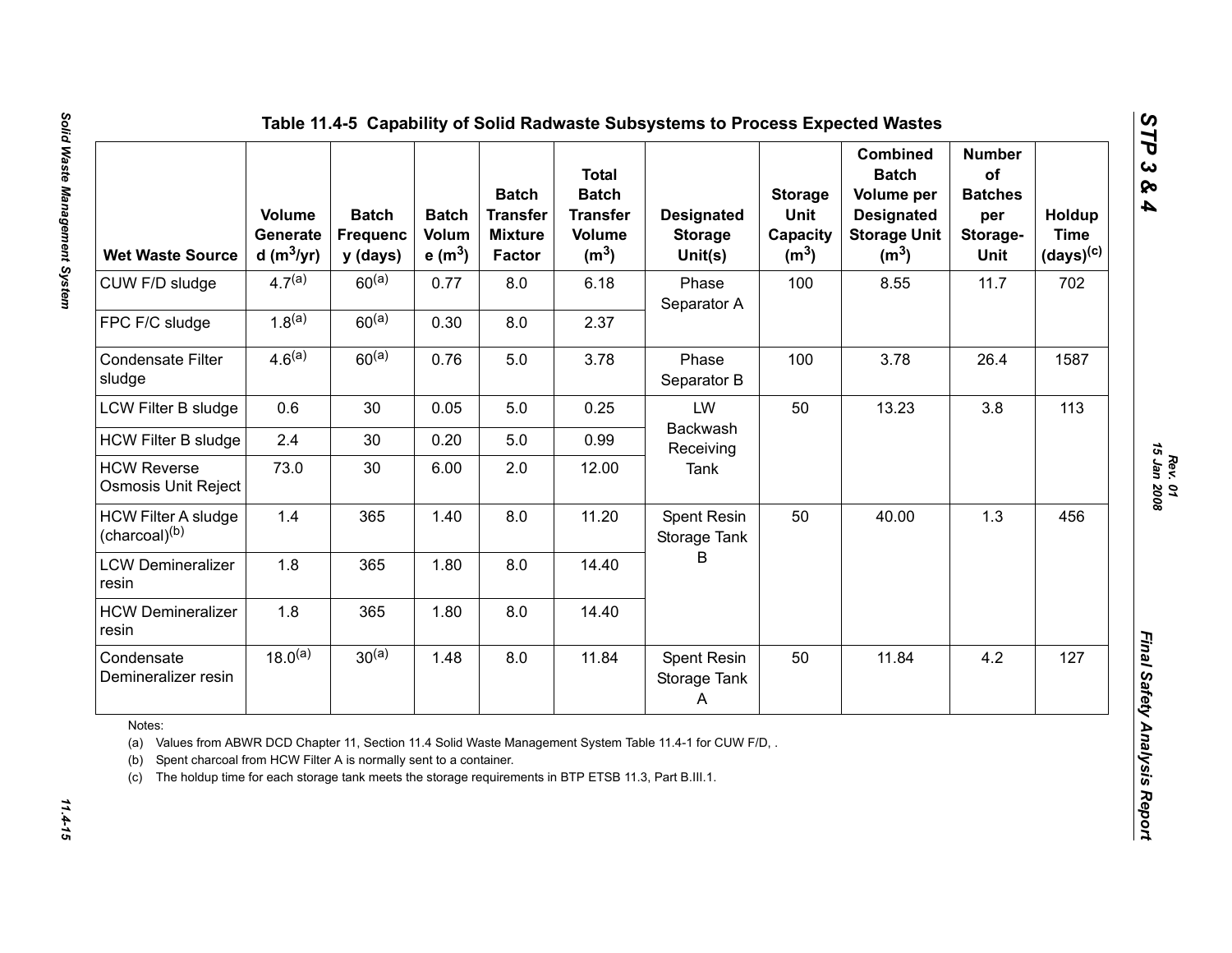| <b>Solid Waste</b>                        | Volume<br>Generate<br>d<br>$(m^3/yr)^{(a)}$ | Volume<br>Generated<br>(m <sup>3</sup> /<br>6 months) | <b>Radwaste</b><br>Container<br><b>Type and</b><br><b>Max Weight</b> | <b>Diameter</b><br>of<br>Outside<br>Radwaste<br>Container<br>(m) | Radwaste<br>Container<br><b>Usable</b><br>Volume<br>(m <sup>3</sup> ) | <b>Quantity of</b><br><b>Containers</b><br>(6 months) | 10%<br>Container<br>Increase for<br><b>Filling</b><br>Inefficiency<br>(6 months) | Area<br>needed<br>(m <sup>2</sup> ) | <b>Adjusted</b><br><b>Footprint</b><br>Footprint   Area for 2-<br>High<br><b>Stacking</b><br>(m <sup>2</sup> ) | 20%<br>Increase<br><b>Footprint</b><br>Area for<br>Passage<br>Ways $(m^2)$ | <b>Maximum</b><br>Weight of<br><b>Filled</b><br><b>Containers</b><br>(kg) |
|-------------------------------------------|---------------------------------------------|-------------------------------------------------------|----------------------------------------------------------------------|------------------------------------------------------------------|-----------------------------------------------------------------------|-------------------------------------------------------|----------------------------------------------------------------------------------|-------------------------------------|----------------------------------------------------------------------------------------------------------------|----------------------------------------------------------------------------|---------------------------------------------------------------------------|
| CUW F/D sludge                            | 4.7                                         | 2.35                                                  | <b>HIC</b><br>$(20,000$ lbs)                                         | 1.9177                                                           | 5.1253                                                                |                                                       | 1.1                                                                              | 4.05                                | 4.05                                                                                                           | 4.85                                                                       | 9979                                                                      |
| FPC F/C sludge                            | 1.8                                         | 0.90                                                  | <b>HIC</b><br>$(20,000$ lbs)                                         | 1.9177                                                           | 5.1253                                                                | $\mathbf{1}$                                          | 1.1                                                                              | 4.05                                | 4.05                                                                                                           | 4.85                                                                       | 9979                                                                      |
| Condensate Filter<br>sludge               | 4.6                                         | 2.30                                                  | <b>HIC</b><br>$(20,000$ lbs)                                         | 1.9177                                                           | 5.1253                                                                | $\mathbf{1}$                                          | 1.1                                                                              | 4.05                                | 4.05                                                                                                           | 4.85                                                                       | 9979                                                                      |
| <b>LCW Filter B sludge</b>                | 0.6                                         | 0.30                                                  | <b>HIC</b><br>$(20,000$ lbs)                                         | 1.9177                                                           | 5.1253                                                                | $\mathbf{1}$                                          | 1.1                                                                              | 4.05                                | 4.05                                                                                                           | 4.85                                                                       | 9979                                                                      |
| <b>HCW Filter B sludge</b>                | 2.4                                         | 1.20                                                  | <b>HIC</b><br>$(20,000$ lbs)                                         | 1.9177                                                           | 5.1253                                                                | $\mathbf{1}$                                          | 1.1                                                                              | 4.05                                | 4.05                                                                                                           | 4.85                                                                       | 9979                                                                      |
| <b>HCW Reverse</b><br>Osmosis Unit Reject | 73.0                                        | 36.50                                                 | HIC<br>$(20,000$ lbs)                                                | 1.9177                                                           | 5.1253                                                                | 8                                                     | 8.8                                                                              | 32.36                               | 32.36                                                                                                          | 38.84                                                                      | 79832                                                                     |
| <b>Total (Rounded Up)</b>                 |                                             |                                                       |                                                                      |                                                                  |                                                                       | 13                                                    | 15                                                                               | 53.00                               | 53.00                                                                                                          | 64.00                                                                      | 129727                                                                    |
| <b>HCW Filter A sludge</b><br>(Charcoal)  | 1.4                                         | 0.70                                                  | <b>HIC</b><br>$(20,000$ lbs)                                         | 1.9177                                                           | 5.1253                                                                | $\mathbf{1}$                                          | 1.1                                                                              | 4.05                                | 4.05                                                                                                           | 4.85                                                                       | 9979                                                                      |
| <b>LCW Demineralizer</b><br>resin         | 1.8                                         | 0.90                                                  | <b>HIC</b><br>$(20,000$ lbs)                                         | 1.9177                                                           | 5.1253                                                                | $\mathbf{1}$                                          | 1.1                                                                              | 4.05                                | 4.05                                                                                                           | 4.85                                                                       | 9979                                                                      |
| <b>HCW Demineralizer</b><br>resin         | 1.8                                         | 0.90                                                  | <b>HIC</b><br>$(20,000$ lbs)                                         | 1.9177                                                           | 5.1253                                                                | $\mathbf{1}$                                          | 1.1                                                                              | 4.05                                | 4.05                                                                                                           | 4.85                                                                       | 9979                                                                      |
| Condensate<br>Demineralizer resin         | 18.0                                        | 9.00                                                  | <b>HIC</b><br>$(20,000$ lbs)                                         | 1.9177                                                           | 5.1253                                                                | $\overline{2}$                                        | 2.2                                                                              | 8.09                                | 8.09                                                                                                           | 9.71                                                                       | 19958                                                                     |
| <b>Total (Rounded Up)</b>                 |                                             |                                                       |                                                                      |                                                                  |                                                                       | 5                                                     | 6                                                                                | 21.00                               | 21.00                                                                                                          | 25.00                                                                      | 49895                                                                     |

*Solid Waste Management System* 

Solid Waste Management System